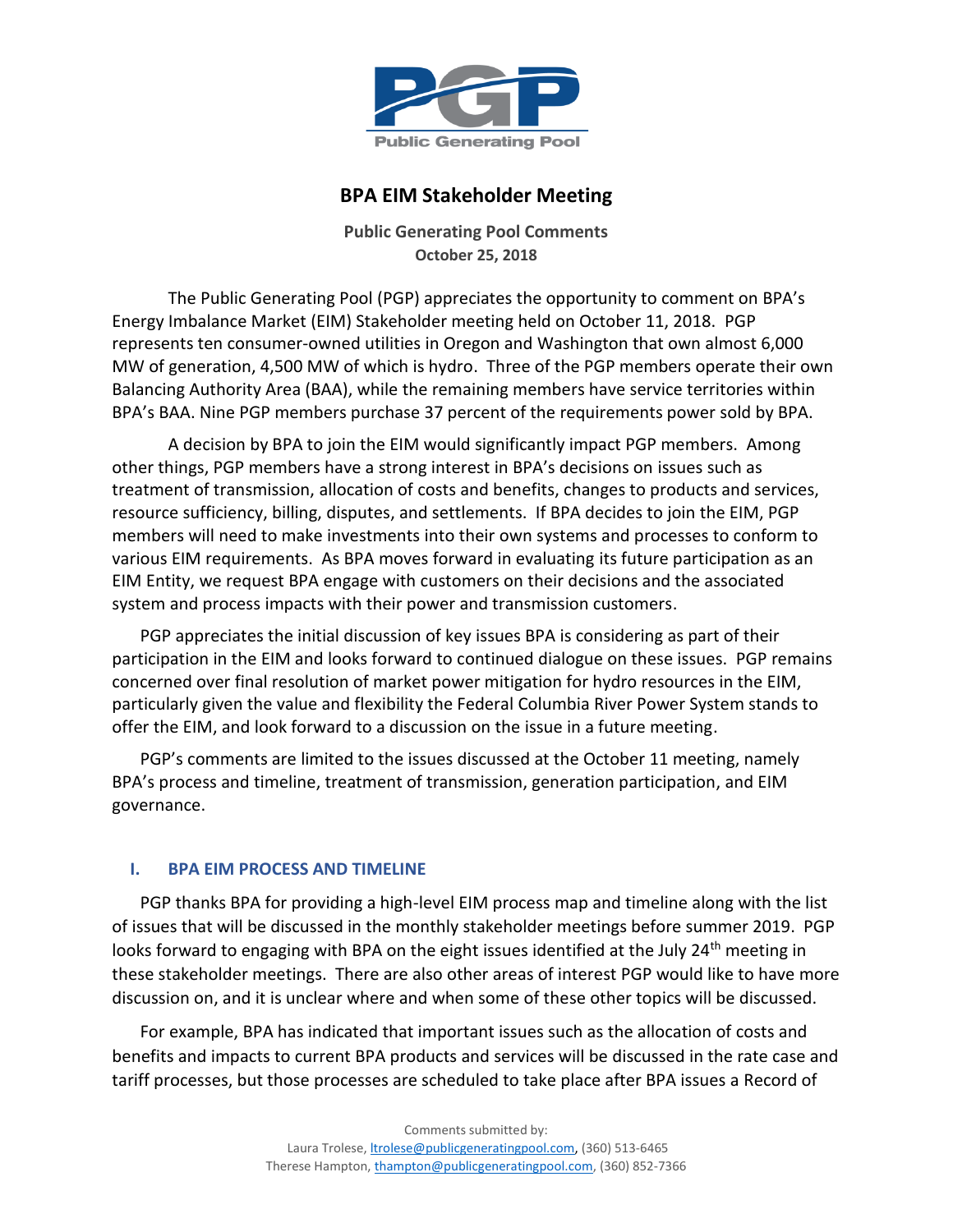Decision and signs the EIM Implementation Agreement. PGP requests BPA provide an outline of what issues will be discussed in what forum.

PGP also requests that BPA provide a draft schedule of what issues will be addressed during each of the public meetings between now and BPA's letter to the region, scheduled for July 2019. We recognize that changes may need to be made to the schedule, but an initial draft of the schedule will provide a good reference point for customers. Further, it provides an opportunity to identify issues that customers feel are key to their response to BPA's Record of Decision that may not currently be on the list of identified issues.

## **II. TREATMENT OF TRANSMISSION**

PGP strongly supports BPA's initial determination to make transmission available for EIM transfers via customer donation of firm PTP transmission only. PGP agrees that BPA will be a "net wheeler" in the EIM and that providing 0-NX transmission to the EIM at no charge would result in cost shifts and free-ridership.

With regard to the use of transmission internal to BPA's network, PGP believes beginning discussions in the BP-22 pre-rate case workshops and TC-22 forums - after the record of decision is issued and implementation agreement is signed - is too late. PGP has concerns about potential cost shifts and free-ridership on BPA's internal network and requests that BPA move the discussion of the use of its internal transmission network ahead of the record of decision issuance.

### III. **GENERATION PARITICIPATION MODEL**

PGP supports BPA's initial determination to use three aggregates (i.e., Upper Columbia, Lower Columbia, and Lower Snake) for participation in the EIM. PGP found BPA's analysis of the three options very helpful and agrees with BPA's conclusion. If BPA decides to join the EIM, PGP expects BPA will monitor the performance of its participation using three aggregates and modify as needed to improve BPA's participation benefits in the future.

### IV. **GOVERNANCE**

PGP appreciates the presentation and discussion of BPA's perspectives on EIM Governance. Governance is a critical issue for PGP. The governance structure of a centralized market determines the market rules and how those rules are implemented determine how value is distributed in the market.

PGP understands that BPA has determined that there are no legal barriers to BPA joining the EIM given the current EIM Governance Structure. PGP believes there are enhancements

#### **Public Generating Pool**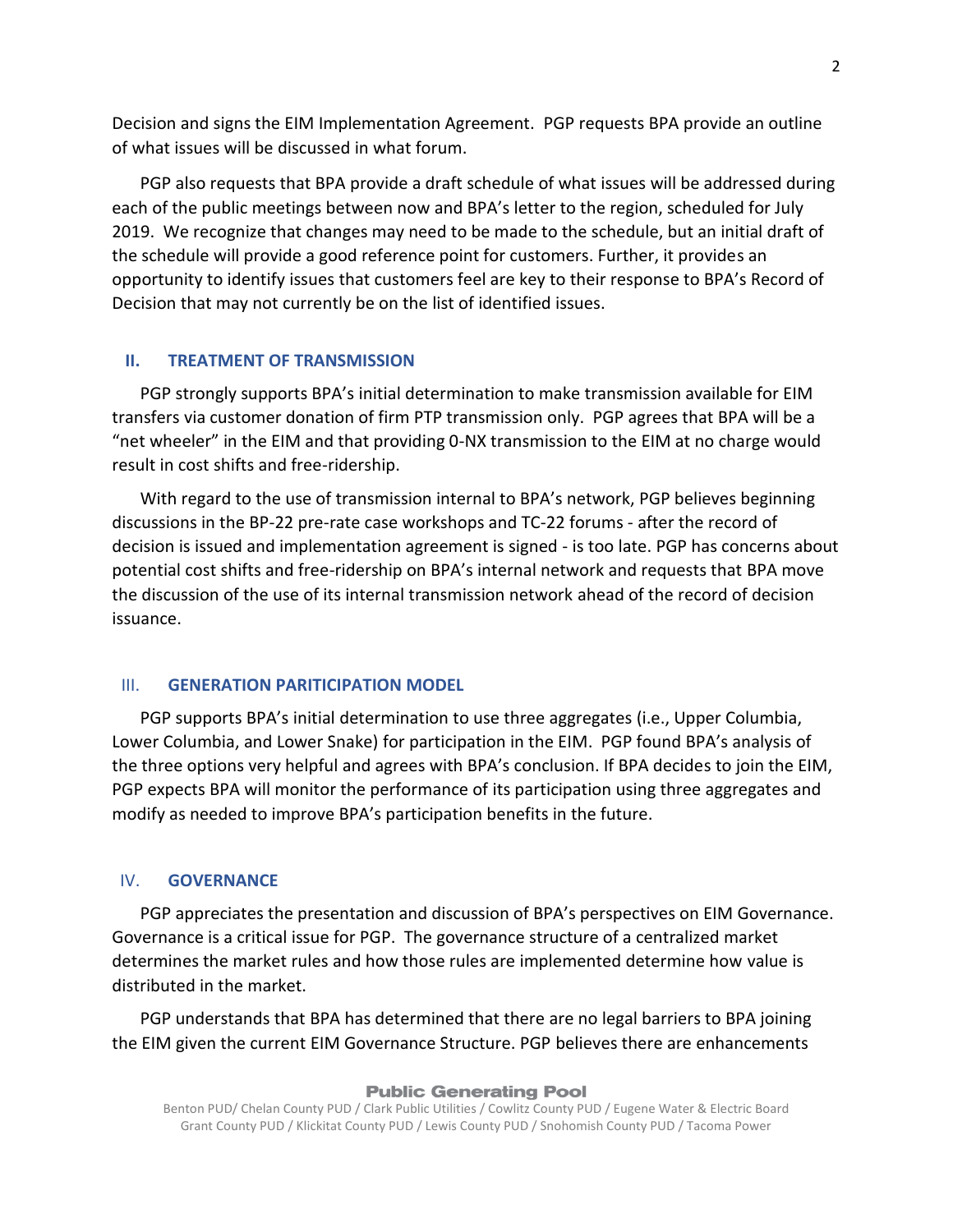needed to the current EIM Governance structure to ensure that current governance represents all affected parties, provides the EIM Governing Body with appropriate input to the ISO Board of Governors' decision-making authority, and establishes a strong governance foundation for any future market expansion. PGP understands the venue for addressing these governance issues will be in the EIM Governance Review, scheduled to begin in 2019 and looks forward to working with BPA to advance these enhancements.

Below are some key areas from BPA's October 11 presentation material that PGP believes needs clarification:

- Slide 38: The initial EIM Governing Body members were recommended by a Nominating Committee and approved by the ISO Board of Governors. However, all subsequent EIM Governing Body members are also recommended by a Nominating Committee but approved by the EIM Governing Body.
- Slide 38: The Regional Issues Forum is an "information only" body.

Section 6.1.1 Charter for the Energy Imbalance Market: "*Generally speaking, the Regional Issues Forum would not consider individual policy issues that are currently part of an ongoing stakeholder process, but rather address broader issues of EIM operations. The Regional Issus Form may, on occasion, discuss items that may already be in an ongoing ISO stakeholder process. In such instances, the function of the Forum will be to facilitate discussion or to provide educational or information content and not to serve as a means for duplicating or circumventing the formal ISO stakeholder process. Such discussion should not be considered to be part of any such formal stakeholder process and should not result in an opinion of the Forum on such issues."*

• Slide 38: The Body of State Regulators advisory role is limited to "upon request" from the EIM Governing Body.

> Section 5.1.2.3 Charter for the Energy Imbalance Market: "*The Body of Regulators should provide advice to the EIM Governing Body upon request, and otherwise provide input to the EIM Governing Body."*

• Slide 39: This slide seems to suggest that the EIM Governing Body has independent decision-making authority on issues that are considered "primary." However, it is important to note that the EIM Governing Body does not have any tariff filing authority and that all EIM Governing Body decisions are subject to review and approval by the CAISO Board of Governors.

## **Public Generating Pool**